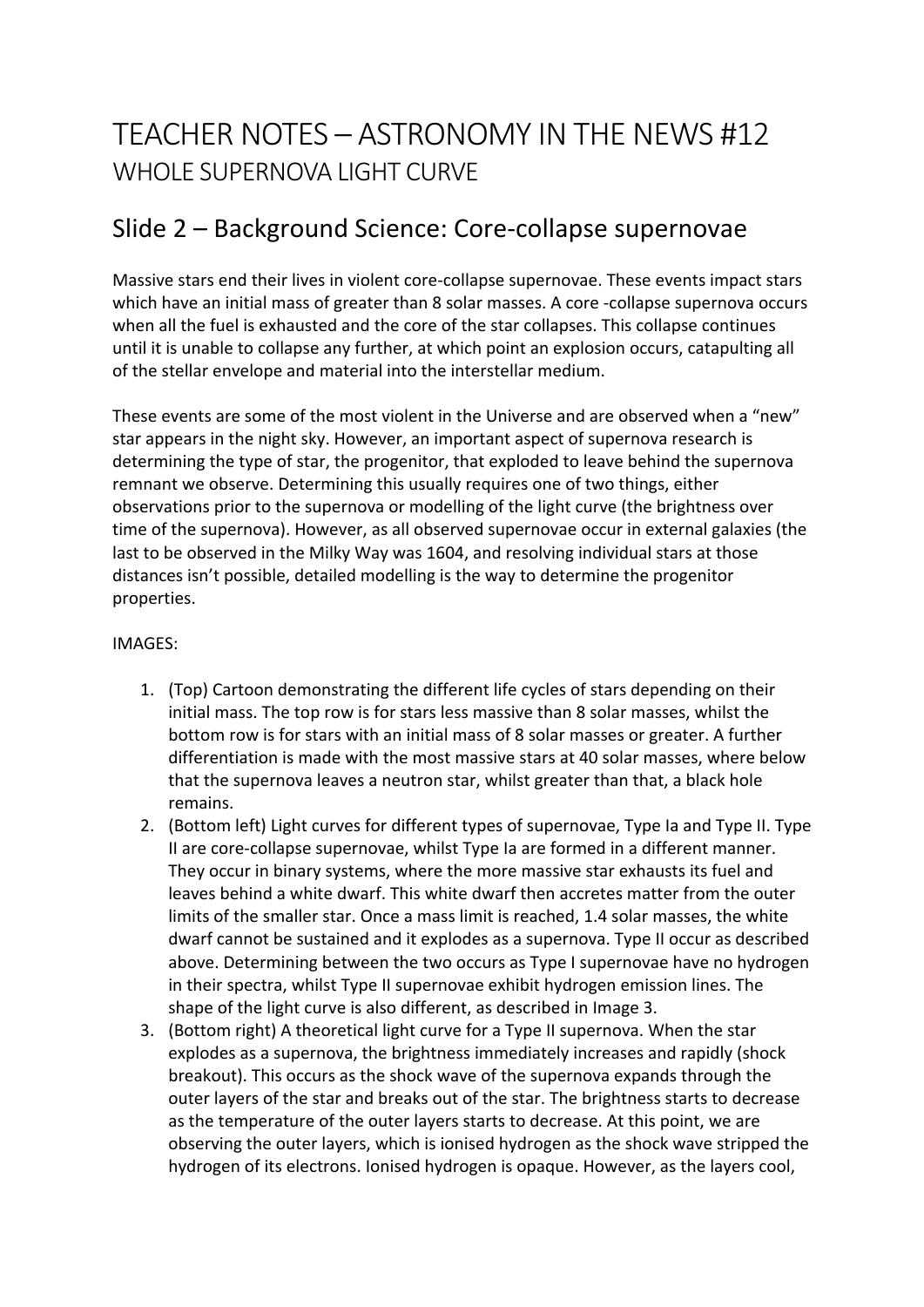they begin to recombine and become neutral again. Neutral hydrogen is transparent and we begin to see deeper into the star and the photosphere. This causes a plateau in the light curve, with the more nickel that is in the system, the brighter this plateau is. Once this begins to cool, the decline in the light curve begins again.

## Slide 3: Light curve of SN 2017jgh

Supernova SN 2017jgh occurred in December 2017. It was initially observed by the groundbased telescope PAN-STARRS1 in the near-infrared and at visible wavelengths. More precisely at wavelengths of 481, 617, and 752 nm. These observations appeared to detect the initial decline from the shock breakout, but did not securely detect the rise.

However, the Kepler mission was a space-based telescope which observed different fields throughout different campaigns in a broad optical/infrared filter. Each campaign observed the same field every 30 minutes for 80 days, and the 16<sup>th</sup> campaign observed the field which would go on to contain supernova SN 2017jgh. By processing these data, a total light curve could be constructed. The host galaxy was observed for approximately 8-9 days before explosion, at which point the shock breakout rise occurs, and the entire light curve is observed until the decline to almost pre-supernova levels.

By observing the full light curve, model fits have the benefit of having accurate measurements of the shock breakout rise, allowing for more accurate estimates of the velocity of the shock wave that burst through the exploding star. These models gave an estimate of 9100 ± 470 km/s. The authors of this paper were also able to compare the results of the model fit to those that are produced just using the ground-based data. Visual inspection of these fits show they do not do a good job of recreating the shape of the shock breakout rise, which is reflected in the resulting shock wave velocity estimate of 11500  $\pm$ 3200 km/s. Although they are consistent within the error bars, this is not a good fit to the data.

The fits to the ground-based data do give a good estimate of the mass and radius of the progenitor which indicates the decline of a light curve gives you this information, whilst the initial rise is important for determining the shock velocity.

The article that this resource is built on can be found here:

https://www.theguardian.com/science/2021/aug/06/champagne-moment-as-supernovacaptured-in-detail-for-the-first-time

A free version of the research article can be found here:

https://arxiv.org/abs/2108.06654

#### IMAGES:

1. (Left) Light curves for SN 2017jgh. The yellow, purple and green points reflect the ground-based telescope observations at 752, 617, and 481 nm, respectively. The